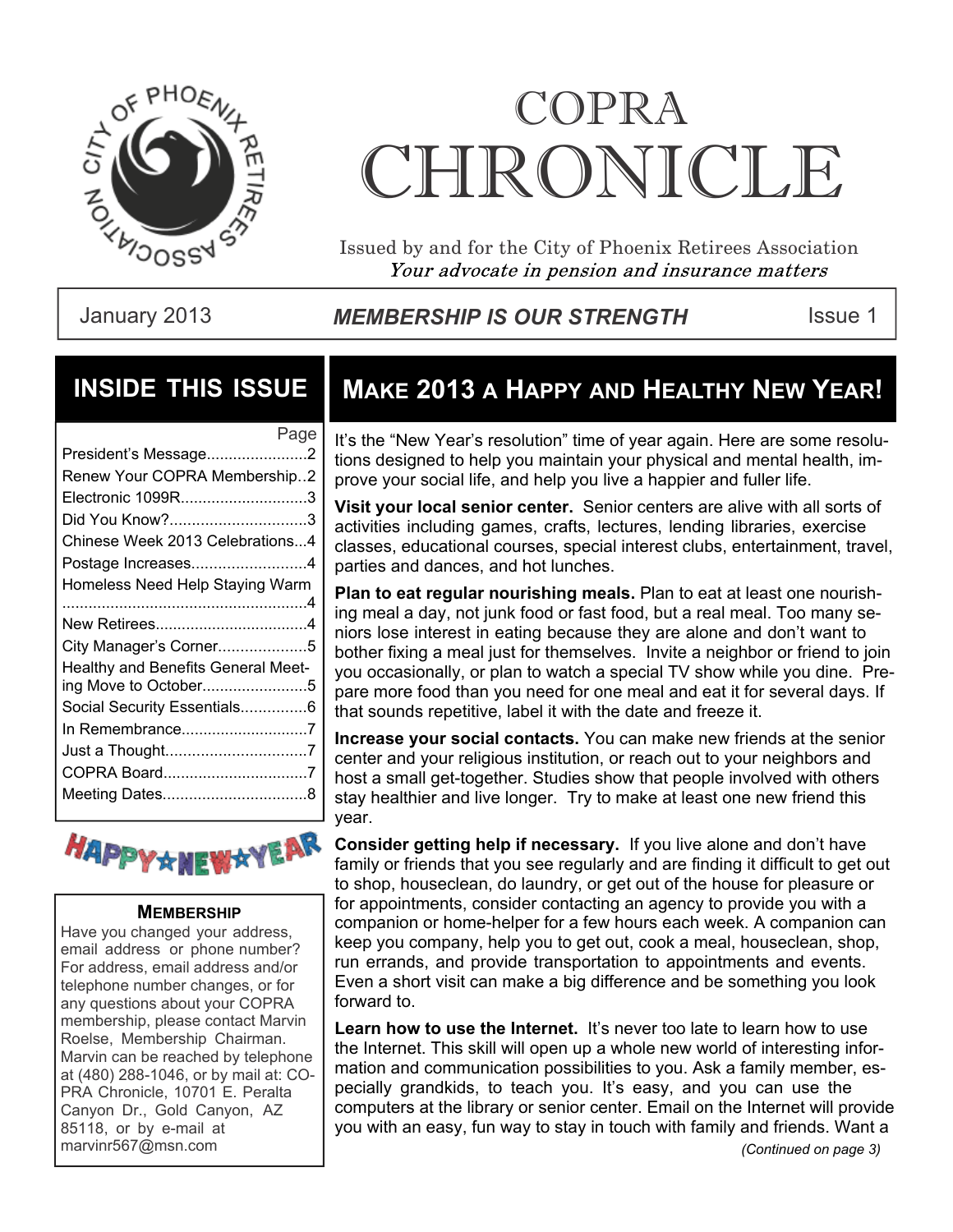# **PRESIDENT'S MESSAGE**



Hi everyone:

I cannot believe it is now 2013. Happy New Year to all. Remember when we were very young a year seemed to take forever? Now it seems to go by in a flash. And the COPRA organization still finds time to get things done even in a flash. First and foremost, congratulations to the five board members who were re-elected at the Annual Meeting in December: Laura Ross, Karen Clifford-Anderson, Dawnell Navarro, Sue Stites, and Yvonne Warren. A big thank you goes to each of them for their willingness to serve all City retirees for another two years on the COPRA Board.

Speaking of the board, January  $10<sup>th</sup>$  is the date of our first regular monthly meeting in 2013. This will be the time when we elect our Board Officers for 2013: President, Vice-President, Treasurer, and Secretary. The board will also be busy finalizing the calendar for the General Session meetings in 2013, including rescheduling the timing of the Health and Benefits Meeting to coincide with the fall health insurance open enrollment period. We will be sharing these changes with you in the February issue of the Chronicle as well as on the COPRA website after they have been finalized.

As a reminder, Proposition 201, concerning the City of Phoenix Pension System, will be on the ballot for the upcoming March 12, 2013 election. If approved, this proposition will change some segments of the Pension System. However, as mentioned previously, its passage will only affect new General Service Employees hired by the City after July 1, 2013. If you are seeking more information about these changes, please visit the City of Phoenix Website (a link is provided on our COPRA website) to review them further.

In closing, I mentioned at the Holiday Luncheon that it would be wonderful to see twice as many retirees at this event next year. We continue to have an excellent turnout and the luncheon is an opportunity for our members to visit with each other and perhaps reconnect with someone they worked with in the past. I also have the same wish for our three key meetings. We always have wonderful attendance. A great deal of information is shared at these events and your attendance in person will result in your being better informed about issues important to you as a retiree. This year, please try to bring a fellow retiree who does not usually attend these events. It will be wonderful seeing you both.

Until then, best wishes for a happy, healthy, and prosperous New Year!

Jack

#### **IT'S A NEW YEAR!!! TIME TO RENEW YOUR COPRA MEMBERSHIP DUES FOR 2013 Please check the mailing label on this Chronicle for the "Dues Paid Thru:" year. If the "Dues Paid Thru:" year is "2012", you should renew your COPRA membership now!**

If you receive the COPRA Chronicle by email which doesn't have a mailing label, you should have received an email in December advising you of the status of your COPRA membership.

As a retiree, it is important that you stay abreast of events happening in the City that may have an impact on your benefits and the retirement fund. Please renew your membership today. As our motto on the front page of the Chronicle says, "Membership is Our Strength."

COPRA membership dues are \$10.00 annually. The dues special is still available so if you pay dues for 4 years (\$40.00), you get credit for 5 years. To renew your COPRA membership, send a check payable to "COPRA" to the following address:

> COPRA % Marvin Roelse 10701 East Peralta Canyon Drive Gold Canyon, AZ 85118-5130

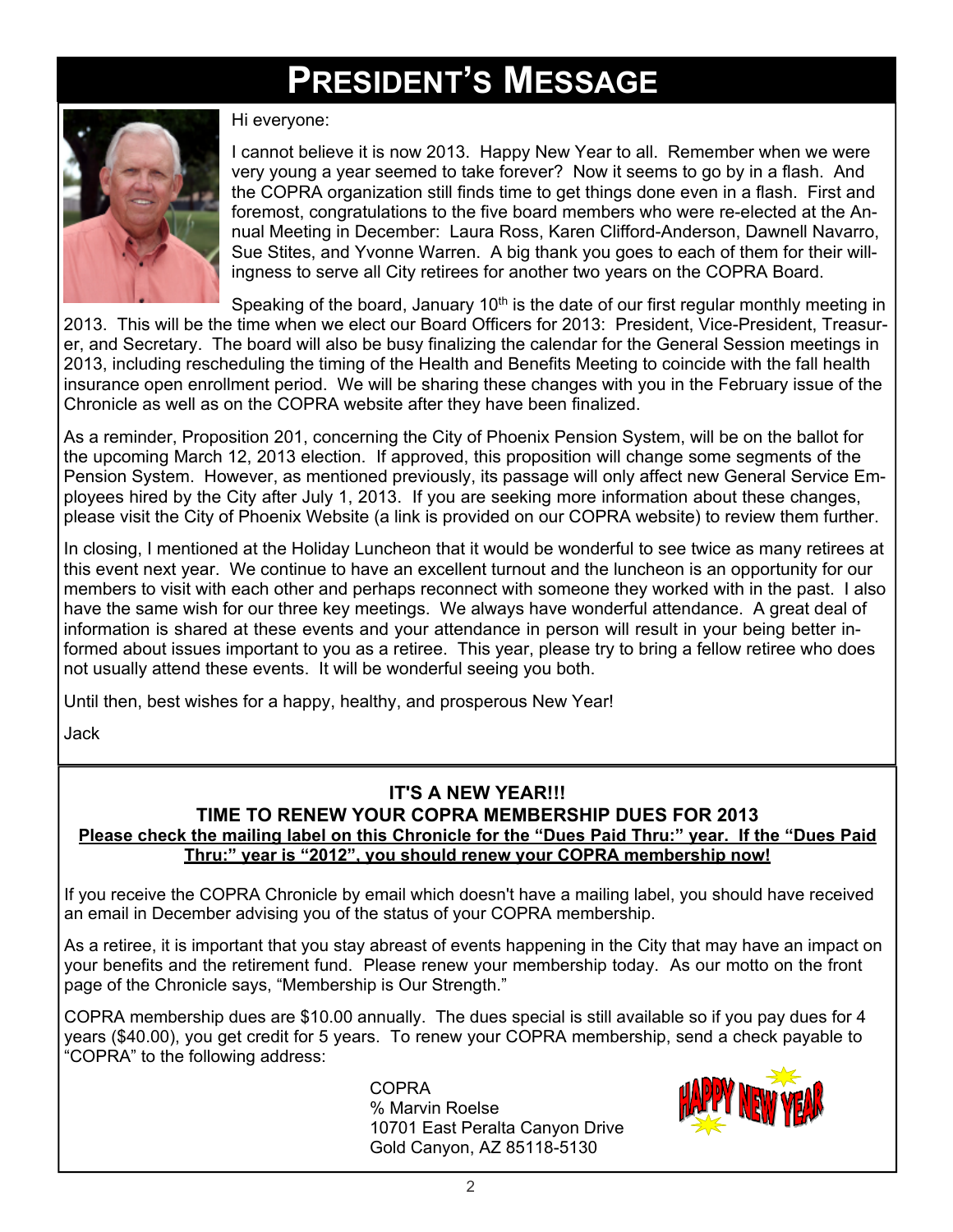# **ELECTRONIC 1099R**

#### **Electronic 1099R - Opt in Deadline Extended to January 18!**

The Central Payroll Section of the City of Phoenix Finance Department has extended the deadline for retirees to opt into the electronic 1099R program in eChris. Opting into this program will allow retirees to receive their 1099R online instead of by mail.

There are 4 reasons to consider opting into this program:

- 1. You will be able to access your 1099R information earlier online by opting into this program. Your 1099R will be available for viewing in late January. If you do not give your consent, your paper 1099R will be mailed during the last week of January.
- 2. Go Green –You will have access to your 1099R for tax purposes online.
- 3. Less Exposure to Identity Theft Your worries about lost or stolen tax information are over. You can now get your 1099R information from the security of your home and print your form only if you choose to.
- 4. It's Easy! Just sign into eChris and from the Main Menu, go to the Self Service tab, then Payroll and Compensation. Now you'll see a "1099R Consent" option. Click on the **Consent** box and **Submit** your information.

Your **2011** 1099R is available for you to view now in eChris.

**Opt in today! The deadline to opt in to this program for 2012 1099R's is January 18th.**

If you have any questions, please contact Retirement at 602-534-4400.

# **MAKE 2013 A HAPPY AND HEALTHY NEW YEAR! (CONTINUED)**

#### *(Continued from page 1)*

recipe? Look it up on the Internet. Want to purchase a special, obscure item, or can't get to a store? Find and purchase it on the Internet. You don't need to understand how a computer works or other technical stuff. All you need to know is the Internet and email.

**Schedule regular exercise.** As you age, even a little regular exercise will help you feel better, maintain muscle tone, improve balance, and keep those joints loose. Walking is great exercise. Plan on a daily walk. Walk with a friend or engage a companion to walk with you.

**Clean house.** Go through your residence to identify items you no longer want, need, or will never use again. Arrange to give them to family, friends, or charity. Find someone who would like that item you have been saving for 50 years in case you ever need it again. Bite the bullet and get rid of it.

**Get your papers/affairs in order.** Do you have your important documents and information (insurance, social security number, mortgage/deed/lease, investments, savings accounts, auto registration, will, living trust, Medicare/Medicaid info, etc.) together in a safe place? Does anyone else know where to find them? Get them together in one safe location, make a list of them, and let someone know where to find them. Post your important medical information in a conspicuous place for emergency responders to find.

**Consider a personal emergency response system.** If you live alone, you should seriously consider a device that can immediately summon help if you need it. Contact your local hospital for information on where to acquire one of these systems. You will be provided with a small device that you can wear around your neck or on your wrist. If you have difficulty, you can press a button on the device and help will be on its way immediately. At that critical moment, getting to the phone to dial 911 may not be possible. This is your backup. It can literally save your life and also provides greater peace of mind for you and for those who care about you.

*Source: Jack Cross*

## **Did You Know?**

Prevalence of type 2 diabetes has more than tripled in China over the past decade as Chinese people adopt a more Western diet and lifestyle. "China, unfortunately, has become the world's capital for diabetes," said Michael Rosenblatt, chief medical officer of pharmaceutical giant Merck. "The government is starting to pay more attention, as this is the beginning of a huge problem," in terms of both health and economics. China has 90 million diabetics, compared with 24 million in the U.S., and over the next two decades it expects another 40 million to acquire the condition. Type 2 is associated with inactivity and obesity.

*Source: The Week*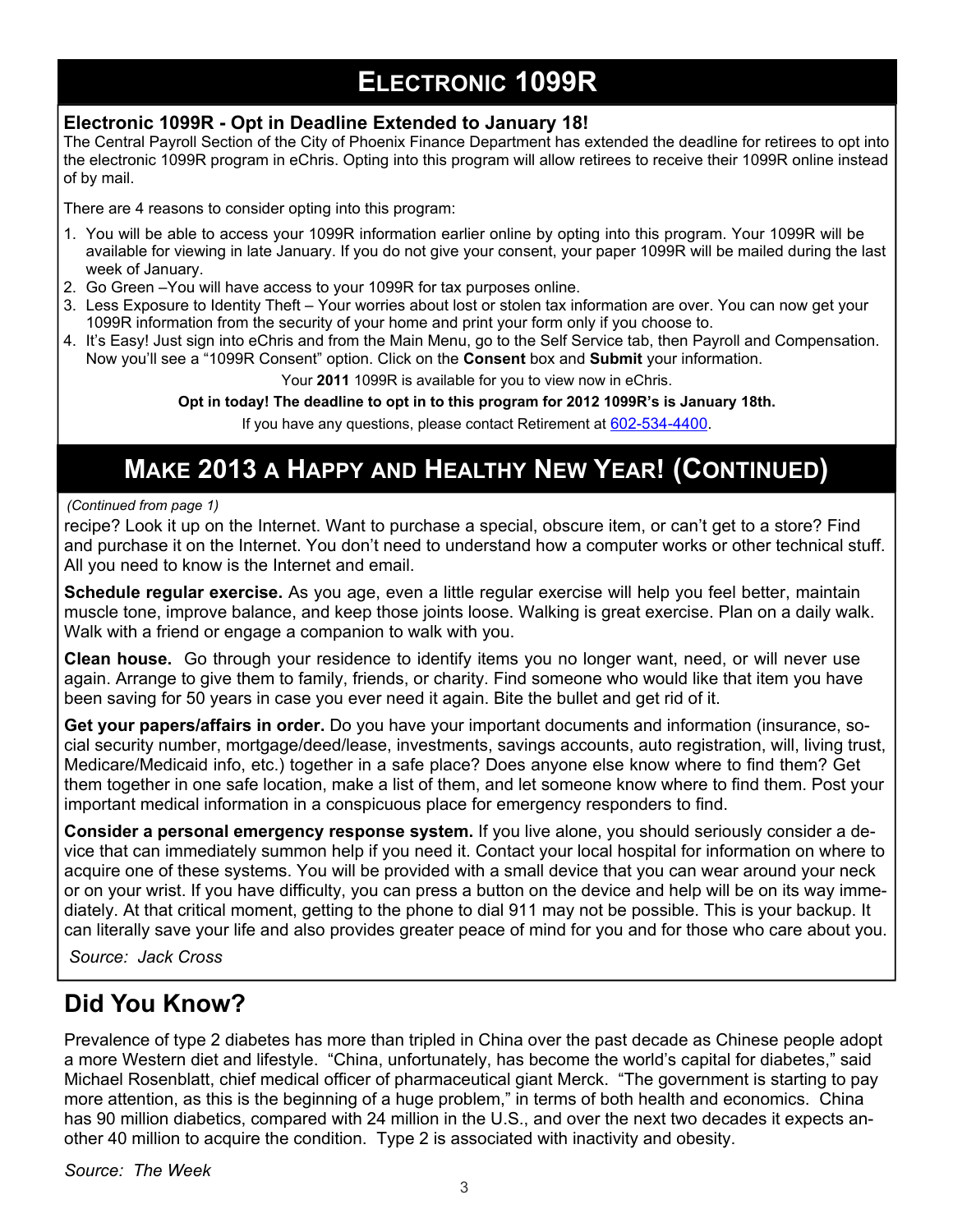# **CHINESE WEEK 2013 CELEBRATION**

Phoenix Sister Cities, Phoenix Sister Cities Chengdu and Taipei committees and the Phoenix Chinese Week Committee will celebrate Chinese Week 2013 and the Chinese New Year 4711, "The Year of the Snake" from Feb. 4 to 10, with cultural and educational events at a variety of Valley locations.

A highlight of the activities is a free, three-day Chinese Week Culture and Cuisine Festival, from 9 a.m. to 3 p.m. Friday, Feb. 8; 10 a.m. to 5 p.m. Saturday, Feb 9; and 10 a.m. to 4 p.m. Sunday, Feb 10, at the Chinese Cultural Center, 668 N. 44<sup>th</sup> St.

The  $23<sup>rd</sup>$  annual festival features live entertainment including the lion dance, martial arts demonstrations, folk and traditional dances, musical performances, a Children's Pavilion, the Chinese Culture and History booth, photo exhibit and art display, delicious Chinese food and much more.

Other Phoenix Sister Cities Chengdu and Taipei committees and Phoenix Chinese Week Committee events include a table tennis open, Taijiquan and volleyball tournaments and a 10-course Chinese Lunar New Year Banquet at 6:30 p.m. Sunday, Feb. 10, at the Great Wall Restaurant, 3446 W. Camelback Road. To purchase tickets to the banquet at a cost of \$40 per person, call 480-650-2610.

For more information, visit phoenixchineseweek.org or call 602-534-3751 or email evali02@aol.com.. Follow us on Twitter @phxsistercities.

Get ready for another postage increase. The cost of mailing a letter or postcard is scheduled to rise by a penny on January 27 - to 46 cents and 33 cents, respectively. "Forever" stamps don't require extra postage.

#### **HOMELESS NEED HELP STAYING WARM**

When nighttime temperatures drop and days cool down, many of the community's homeless end up on the streets without blankets, clothing and other necessities to keep them warm. The city of Phoenix is asking for donations to help. Blankets, new or used (but clean and freshly laundered), are the highest priority. Clean warm clothing, such as long-sleeve jackets and long pants, sweatshirts and sweatpants, warm hats and gloves, coats, underwear and socks (new only), shoes and hygiene items also will be accepted.

The items above also are needed in children's sizes for families. Additional needs are baby food/formula, diapers and children's blankets. These are the only items the city will accept. The items will be collected through March. Donated items, which are tax deductible, may be delivered to any of the city's three Family Services Centers. Centers are located at Travis L. Williams, 4732 S. Central Ave.; John F. Long, 3454 N. 51st Ave.; and Sunnyslope, 914 W. Hatcher Road.

**COPRA will provide a collection box for do**nations at the March general meeting.

# **NEW RETIREES (OCTOBER 2012)**

Planning

David Bair Eric Dewitt Manuel Diaz Kenneth Jackson Douglas Kupel Joann Leonard Richard Manso Louis Matamoros Elvira Medina Dinah Might Richard Najar Raymond Oliver Cynthia Peters Kathryn Reichert Mary Rolston Gary Slatcher Debra Stark Roxanne Towne Michael Warriner

IT Finance **Water** City Attorney City Court Fire Aviation Finance Parks & Rec Public Information Facilities Maintenance Parks & Rec Parks & Rec Library Police Planning ITS ITS

*"Membership is our Strength"*  $\bullet$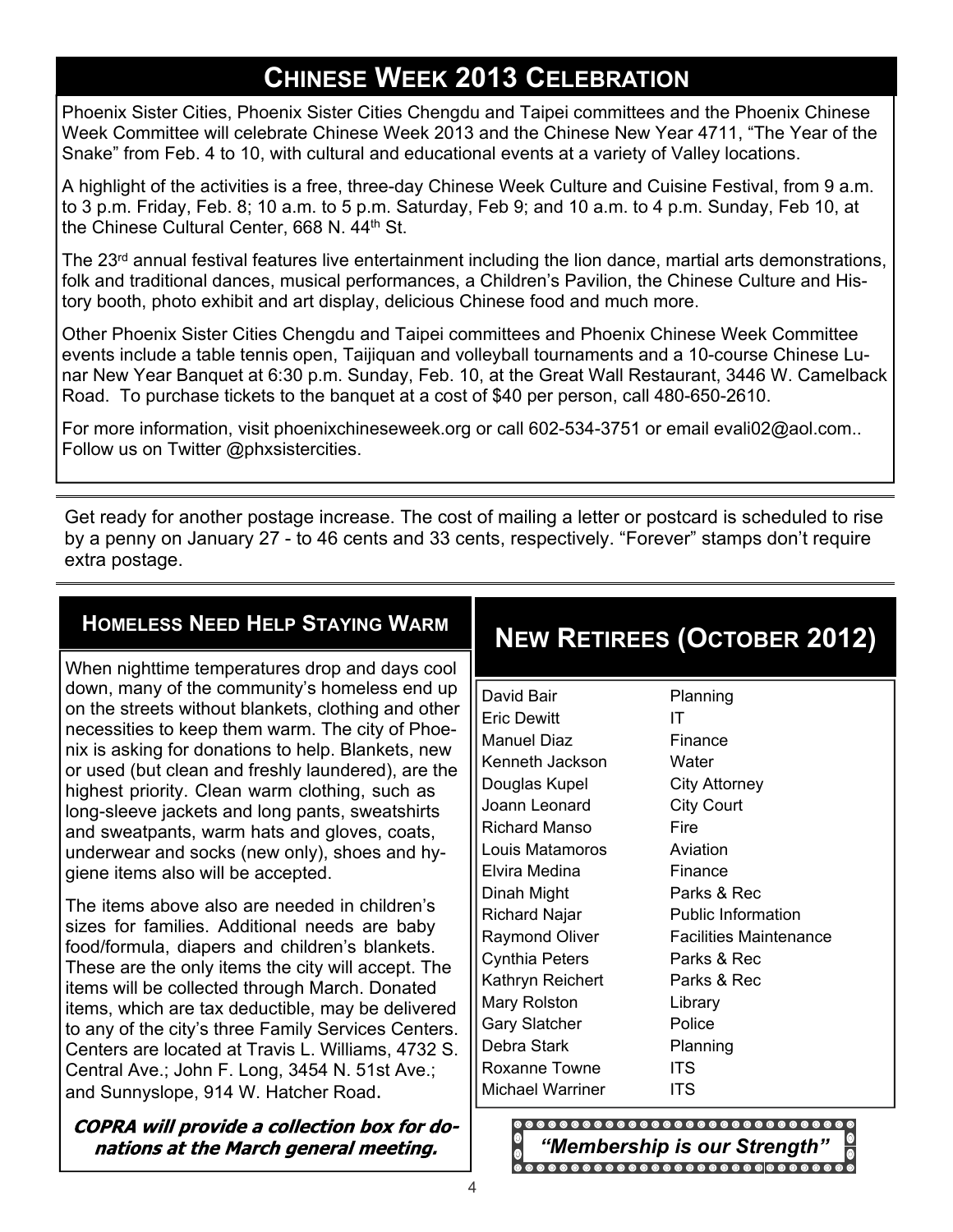# **CITY MANAGER'S CORNER**

Like us at facebook.com/cityofphoenix

It's hard to believe that 2013 is here already. I hope you had a wonderful holiday with your families.

With a new year comes an opportunity to reflect on what we have accomplished and what still needs to be done. 2012 was one of the best years yet for the City of Phoenix. We celebrated \$60 million in innovation and efficiency savings as a result of our vision to continue to provide great service to the people of Phoenix in the most efficient way possible. For example, switching to same day service for trash pickup and recycling saves the city \$2.7 million each year. Additionally, for the first time in nearly 20 years, Phoenix residents are projected to see no increase in their water or sewer bills next fiscal year. Volunteers are also helping to save the city nearly \$13 million each year. They do a great job and help make the City of Phoenix a beautiful place to live.



David Cavazos

We set a new goal of reaching \$100 million in total savings by 2015. I have no doubt that we will accomplish it if we continue to work together.

We continue to show fiscal strength. With the leadership of the Mayor and City Council, Phoenix's sound financial management brought the city from a \$277 million deficit in 2010 to a structurally balanced budget in 2012-13. That turnaround allowed for the addition and restoration of services to the community, allowing us to maintain our AAA bond rating.

Our savings efforts will continue to be a priority this year. The issue of pension reform will go to the voters in March. If passed, it is expected to save the city nearly \$600 million over the next 25 years. The changes would only affect those hired on or after July 1, 2013.

I am also excited about two new projects: The northwest extension of the light rail and the upcoming opening of the PHX Sky Train™, both of which will make getting around Phoenix much easier. The PHX Sky Train™ is an automated train that will transport travelers between Terminal 4 at Sky Harbor and the 44th Street and Washington METRO light rail as well as the East Economy parking area. As for the light rail extension, construction begins this month and will finish in early 2016. The project will extend the rail for three miles starting at 19<sup>th</sup> Avenue near Bethany Home Rd.

Also effective this month, new council districts. Every ten years redistricting occurs in Phoenix and residents should take a look at the new map on the City of Phoenix website to find out if their districts have changed.

(http://phoenix.gov/webcms/groups/internet/@inter/@dept/@clerk/documents/web\_content/084743.p df)

I also encourage you to get involved with planPHX, which gives residents an opportunity to help shape the future of our city by updating our General Plan. To learn more, visit www.myplanphx.com.

I am excited about what 2013 will bring and wish you and your families a wonderful year ahead.

#### **Health and Benefits General Meeting Moves to October**

As a result of the City changing its benefits plan year to coincide with the calendar year, the open enrollment period has changed to the fall. Moving the Health and Benefits General Meeting to October will provide retirees with the opportunity to attend this important session and ask questions prior to making any necessary open enrollment changes to their benefits. The date of this meeting will be announced in a future issue of the Chronicle and on the COPRA website.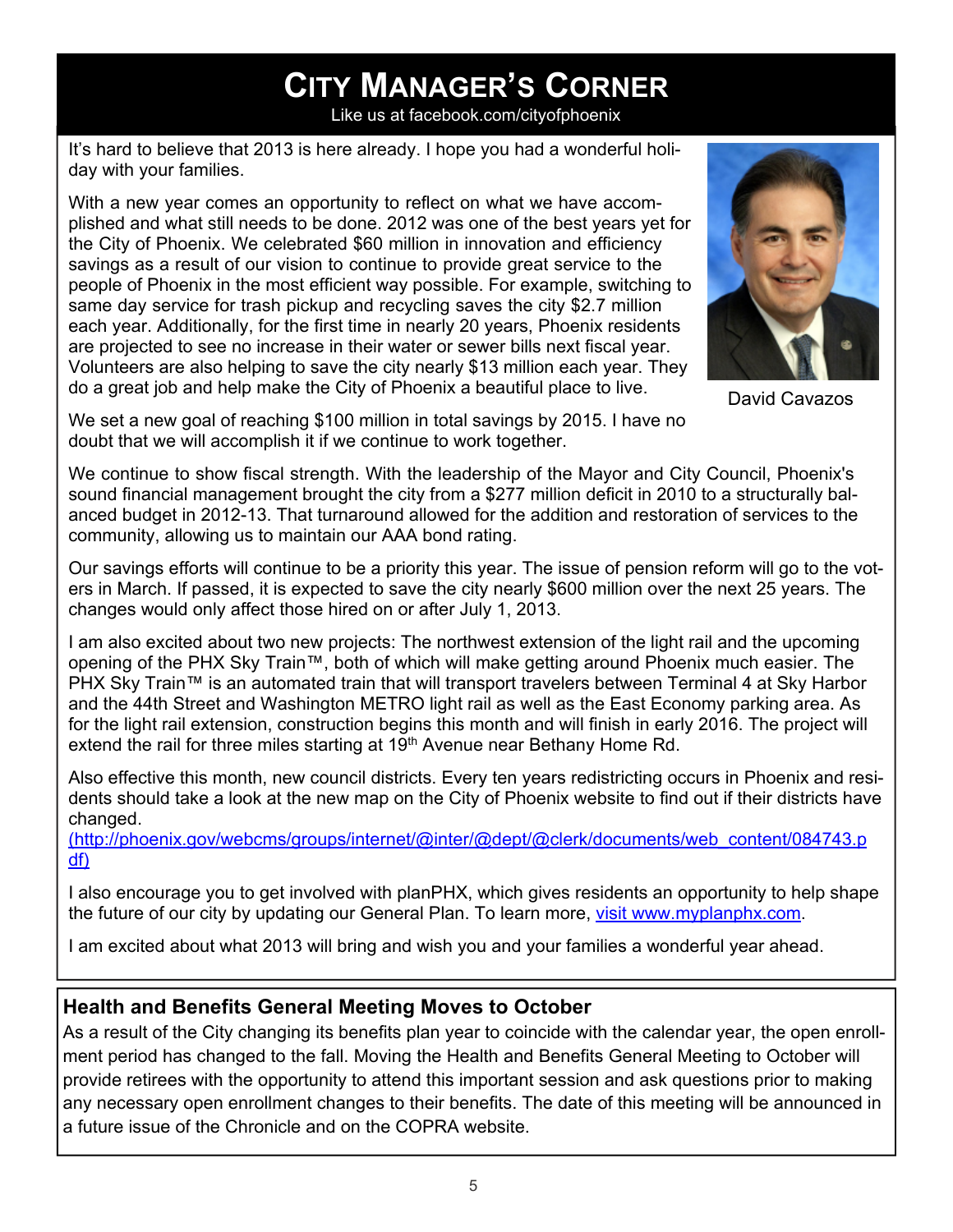#### **FIVE OF TEN ESSENTIALS REGARDING SOCIAL SECURITY**

According to Kiplinger's Personal Finance Letter, the Social Security Board of Trustees estimated that the retirement program would be able to pay out only 75% of scheduled benefits starting in 2033, three years earlier than projected last year.

You can't control how the government might fix that problem. But you can educate yourself about Social Security to ensure that you claim the maximum amount of benefits to which you are entitled. Here are 5 of 10 essentials you need to know. (The other 5 will be covered in the February issue of the COPRA Chronicle)

#### **It's an age thing**

The age that you begin collecting Social Security has a big impact on the amount of money you ultimately receive from the program. The key age to know is your full retirement age. For people born between 1943 and 1954, full retirement age is 66. It gradually climbs toward 67 if your birthday falls between 1955 and 1959. For those born in 1960 or later, full retirement age is 67. You can collect Social Security as soon as you turn 62, but taking benefits before full retirement age results in a permanent reduction of as much as 25% of your benefit.

Besides avoiding a haircut, waiting until full retirement age to take benefits can open up a variety of claiming strategies for married couples (more on those strategies later). Age also comes into play with kids: Minor children of Social Security beneficiaries can be eligible for a benefit. Children up to age 18, or up to age 19 if they are full-time students who haven't graduated from high school, and disabled children older than 18 may be able to receive up to half of a parent's Social Security benefit.

#### **How benefits are factored**

To be eligible for Social Security benefits, you must earn at least 40 "credits." You can earn up to four credits a year, so it takes 10 years of work to qualify for Social Security. In 2012, you must earn \$1,130 to get one Social Security work credit and \$4,520 to get the maximum four credits for the year.

Your benefit is based on the 35 years in which you earned the most money. If you have fewer than 35 years of earnings, each year with no earnings will be factored in at zero. You can increase your benefit by replacing those zero years by working part time. The benefit isn't based on 35 consecutive years of work, but on the highest-earning 35 years. So if you decide to work part time, you won't affect your benefit at all if you have 35 years of higher earnings. But if you make more money, your benefit will be adjusted upward, even if you continue to work while taking your benefit.

There is a maximum benefit amount you can receive. For someone at full retirement age in 2012, the maximum monthly benefit is \$2,513. You can estimate your own benefit by using Social Security's online retirement estimator. Visit Social Security on-line at www.ssa.gov.

#### **COLA isn't just a soft drink**

One of the most attractive features of Social Security benefits is that every year the government adjusts the benefit for inflation. Known as a cost-of-living adjustment, or COLA, this inflation protection can help you keep up with rising living expenses during retirement. The COLA, which is automatic, is quite valuable; buying inflation protection on a private annuity can cost a pretty penny.

Because the COLA is calculated based on changes in a federal consumer price index, the adjustment depends largely on broad inflation levels determined by the government. For example, in 2009, beneficiaries received a generous COLA of 5.8%. But retirees learned a hard lesson in 2010 and 2011, when prices stagnated as a result of the recession. There was no COLA in either of those years. For 2012, the COLA came back at 3.6%. For 2013, it will be 1.7%.

#### **The extra benefit of being a spouse**

Marriage brings couples an advantage when it comes to Social Security. Namely, one spouse can take what's called a spousal benefit, worth up to 50% of the other spouse's benefit. Put simply, if your monthly benefit is worth \$2,000 but your spouse's is worth only \$500, your spouse can switch to a spousal benefit worth \$1,000 -- bringing in \$500 more in income per month.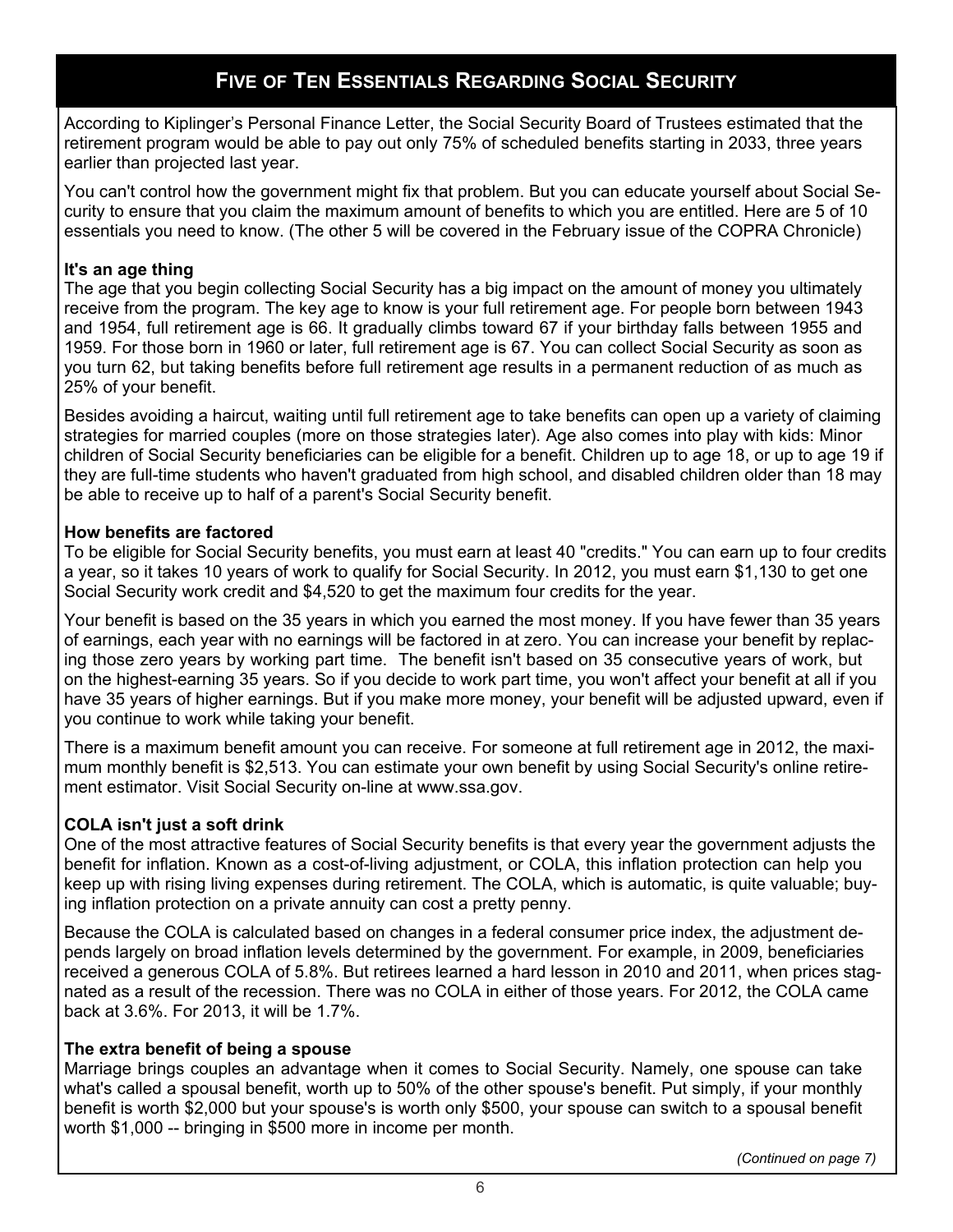#### IN REMEMBRANCE

| Inez E Manbeck         | 10/07/12 Spouse   |
|------------------------|-------------------|
| <b>Raymond Seibert</b> | 11/24/12          |
| <b>Barbara Vestal</b>  | 11/24/12          |
| <b>William Murray</b>  | 11/25/12          |
| Ida Dykes              | 11/27/12 Survivor |
| <b>Robert Stennis</b>  | 12/04/12          |
| Rosemarie Chavez       | 12/05/12          |
| Janet Tourtellote      | 12/05/12          |
| Patricia Graci         | 12/15/12          |

#### HEALTH AND COMPASSION

We care about our members and their families. If someone in your family is ill, whether at home or in a care facility, or if a loved one has passed away, please call Mary Dysinger-Franklin at (602) 705- 8822.

# **SOCIAL SECURITY (CONT.)**

#### *(Continued from page 6)*

The calculation changes, however, if benefits are claimed before full retirement age. If you claim your spousal benefit before your full retirement age, you won't get the full 50%. If you take your own benefit early and then later switch to a spousal benefit, your spousal benefit will still be reduced.

Note that you cannot apply for a spousal benefit until your spouse has applied for his or her own benefit.

#### **Income for survivors**

If your spouse dies before you do, you can take a so-called survivor benefit. If you are at full retirement age, that benefit is worth 100% of what your spouse was receiving at the time of his or her death (or 100% of what your spouse would have been eligible to receive if he or she hadn't yet taken benefits). A widow or widower can start taking a survivor benefit at age 60, but the benefit will be reduced, because it's taken before full retirement age.

If you remarry before age 60, you are not eligible for a survivor benefit. But if you remarry after age 60, you may be eligible for a survivor benefit based on your former spouse's earnings record. Eligible children can also receive a survivor benefit, worth up to 75% of the deceased's benefit.

**Just a thought…**"You know you're getting old when instead of being vain about your appearance, you're worried about the appearance of your veins."

### **2012 COPRA BOARD**

| President:                                    | <b>Jack Thomas</b>            | (623) 825-6999                         |  |  |
|-----------------------------------------------|-------------------------------|----------------------------------------|--|--|
|                                               | E-mail                        | jtnt@cox.net                           |  |  |
| Vice President:                               | <b>Laura Ross</b>             | (623) 878-3334                         |  |  |
|                                               | E-mail                        | ljross50@gmail.com                     |  |  |
| Treasurer:                                    | <b>Barbara Kellogg</b>        | (623) 322-5227                         |  |  |
|                                               | E-mail                        | avidgolfer@aol.com                     |  |  |
| Secretary:                                    | <b>Dawnell Navarro</b>        | (623) 412-0854                         |  |  |
|                                               | E-mail                        | navarro2@cox.net                       |  |  |
| <b>Board Members:</b>                         | <b>Robert Salemi</b>          | (480) 821-6707                         |  |  |
|                                               | E-mail                        | rsalemi451@gmail.com                   |  |  |
|                                               | <b>Cathleen Gleason</b>       | (602) 361-2315                         |  |  |
|                                               | E-mail                        | cgleason2@cox.net                      |  |  |
|                                               | <b>Sue Stites</b>             | (602) 819-7106                         |  |  |
|                                               | E-mail                        | sstites@cox.net                        |  |  |
| Karen Clifford-Anderson (623) 772-7472        |                               |                                        |  |  |
|                                               | E-mail                        | kcliffander@yahoo.com                  |  |  |
|                                               | <b>Yvonne Warren</b>          | (602)952-1025                          |  |  |
|                                               | E-mail                        | yimmons@yahoo.com                      |  |  |
|                                               | <b>Marvin Roelse</b>          | (480) 288-1046                         |  |  |
|                                               | E-mail                        | marvinr567@msn.com                     |  |  |
| Benefits Committee Chair & Health Task Force: |                               |                                        |  |  |
|                                               | <b>Laura Ross</b>             | (623) 878-3334                         |  |  |
|                                               | E-mail                        | ljross50@gmail.com                     |  |  |
| <b>Retirement Board Representative:</b>       |                               |                                        |  |  |
|                                               | <b>Cathleen Gleason</b>       | (602) 361-2315                         |  |  |
|                                               | E-mail                        | cgleason2@cox.net                      |  |  |
| By-laws Review Chair:                         |                               |                                        |  |  |
|                                               |                               | Karen Clifford-Anderson (623) 772-7472 |  |  |
|                                               | E-mail                        | kcliffander@yahoo.com                  |  |  |
| Member Support and Social Committee Chair:    |                               |                                        |  |  |
|                                               | <b>Yvonne Warren</b>          | (602)952-1025                          |  |  |
|                                               | E-mail                        | yimmons@yahoo.com                      |  |  |
| Membership Chair:                             | <b>Marvin Roelse</b>          | (480) 288-1046                         |  |  |
|                                               | E-mail                        | marvinr567@msn.com                     |  |  |
| Chronicle Chair:                              | <b>Robert Salemi</b>          | (480) 821-6707                         |  |  |
|                                               | E-mail                        | rsalemi451@gmail.com                   |  |  |
| <b>Chronicle Editor:</b>                      | <b>Mary Dysinger-Franklin</b> | (602) 705-8822                         |  |  |
|                                               | E-mail                        | copranewsletter@gmail.com              |  |  |

| COPERS websitewww.phoenix.gov/phxcopers |  |
|-----------------------------------------|--|
|                                         |  |
|                                         |  |
|                                         |  |

#### **Chronicle Article Deadline**

Please be advised that the deadline for submitting articles for the Chronicle is the **20th day of the month** before you want the article to appear. Any member may submit material for publication, but the Editor determines what will appear in the final copy based on suitability and available space.

This is your Chronicle. Help us by submitting articles of general interest. Tell us about yourself, your family, a trip you've taken or an interesting hobby you have. Suggestions are always welcomed.

E-mail to: COPRAnewsletter@gmail.com Or mail to: Mary Dysinger-Franklin, 6208 E. Desert Cove Ave, Scottsdale, AZ 85254

#### **Disclaimer**

Acceptance of advertisements or articles in the COPRA Chronicle does not constitute an endorsement by COPRA of goods or services.